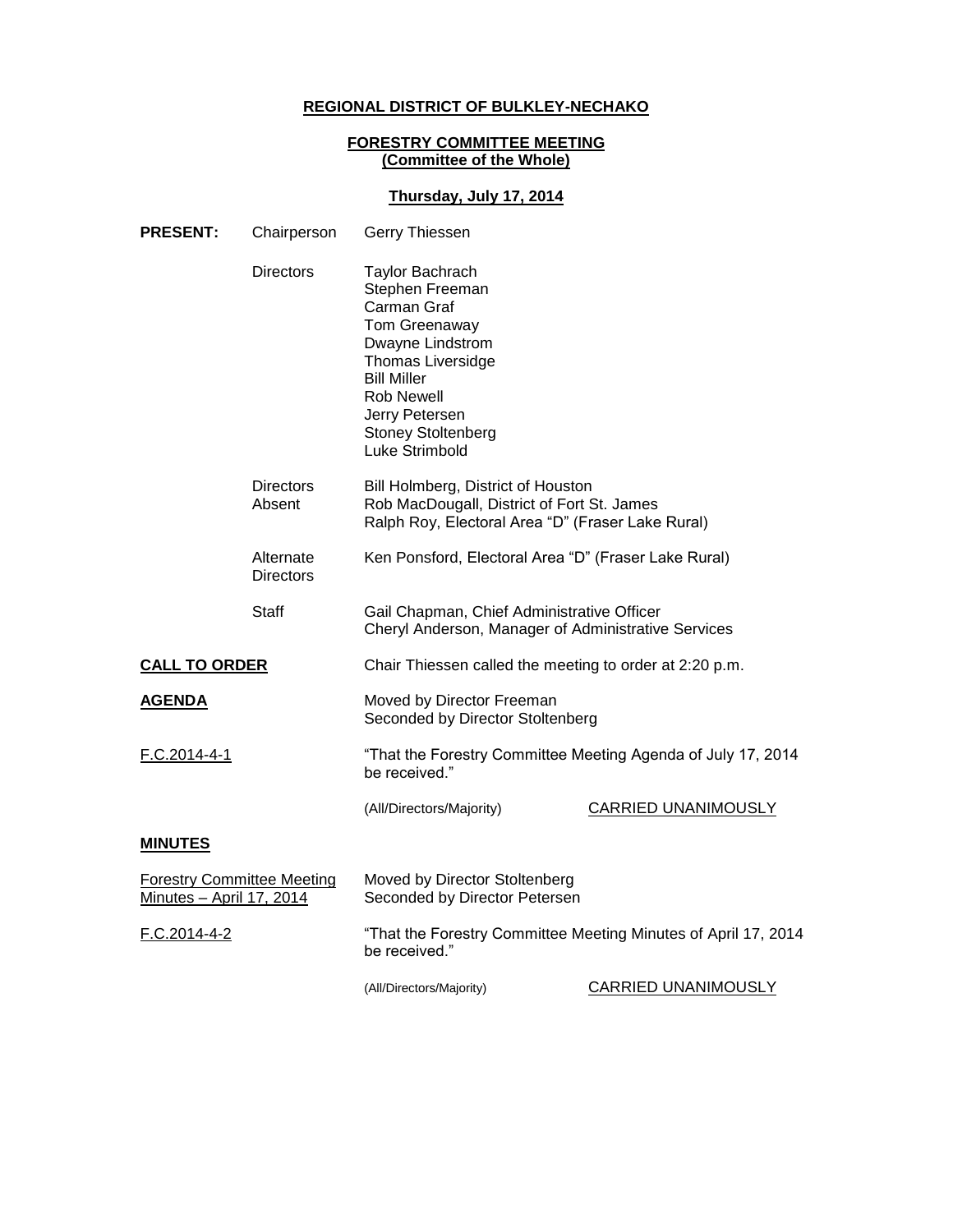Forestry Committee Meeting July 17, 2014 Page 2

## **REPORTS**

| RDBN/FLNRO/Industry<br>Event                                                    | Moved by Director Stoltenberg<br>Seconded by Director Freeman                                                                                                                                                                                                                                                                                                                                                                                                                                                                                                              |                            |  |
|---------------------------------------------------------------------------------|----------------------------------------------------------------------------------------------------------------------------------------------------------------------------------------------------------------------------------------------------------------------------------------------------------------------------------------------------------------------------------------------------------------------------------------------------------------------------------------------------------------------------------------------------------------------------|----------------------------|--|
| $F.C.2014-4-3$                                                                  | "That the Forestry Committee recommend to the Regional<br>District of Bulkley-Nechako Board of Directors that the Regional<br>District of Bulkley-Nechako, Ministry of Forests, Lands and<br>Natural Resource Operations and Industry event be held in the<br>Spring of 2015."                                                                                                                                                                                                                                                                                             |                            |  |
|                                                                                 | (All/Directors/Majority)                                                                                                                                                                                                                                                                                                                                                                                                                                                                                                                                                   | CARRIED UNANIMOUSLY        |  |
| <b>OBAC Discussion Paper</b><br>-Long Term Viability of<br><b>Forest Sector</b> | Moved by Director Miller<br>Seconded by Director Stoltenberg                                                                                                                                                                                                                                                                                                                                                                                                                                                                                                               |                            |  |
| $F.C.2014-4-4$                                                                  | "That the Forestry Committee recommend that the Regional<br>District of Bulkley-Nechako Board of Directors write a letter of<br>support to Omineca Beetle Action Coalition (OBAC) regarding its<br>discussion paper titled "Actions Needed to Achieve the Region's<br>Objectives for its Forest Sector;" and further, encourage OBAC<br>to continue moving forward with the initiative."                                                                                                                                                                                   |                            |  |
|                                                                                 | (All/Directors/Majority)                                                                                                                                                                                                                                                                                                                                                                                                                                                                                                                                                   | <b>CARRIED UNANIMOUSLY</b> |  |
| <b>CORRESPONDENCE</b>                                                           |                                                                                                                                                                                                                                                                                                                                                                                                                                                                                                                                                                            |                            |  |
| Correspondence                                                                  | Moved by Director Stoltenberg<br>Seconded by Director Bachrach                                                                                                                                                                                                                                                                                                                                                                                                                                                                                                             |                            |  |
| F.C.2014-4-5                                                                    | "That the Forestry Committee receive the correspondence<br>from the Minister of Forests, Lands and Natural Resource<br>Operations titled "Review of Land-Use Plans within Lakes<br>Timber Supply Area."                                                                                                                                                                                                                                                                                                                                                                    |                            |  |
|                                                                                 | (All/Directors/Majority)                                                                                                                                                                                                                                                                                                                                                                                                                                                                                                                                                   | <b>CARRIED UNANIMOUSLY</b> |  |
|                                                                                 | Concerns were brought forward regarding sufficient public<br>consultation.                                                                                                                                                                                                                                                                                                                                                                                                                                                                                                 |                            |  |
|                                                                                 | Moved by Director Miller<br>Seconded by Director Stoltenberg                                                                                                                                                                                                                                                                                                                                                                                                                                                                                                               |                            |  |
| F.C.2014-4-6                                                                    | "That the Forestry Committee recommend that the Regional<br>District of Bulkley-Nechako Board of Directors include in its 2014<br>UBCM Convention meeting request to Premier Christy Clark and<br>Minister Steve Thomson, Ministry of Forests, Lands and Natural<br>Resource Operations concerns regarding sufficient public<br>consultation; and further, that a letter be forwarded to Eamon<br>O'Donoghue, Regional Executive Director, Skeena Region,<br>MFLNRO providing an outline of the Forestry Committees<br>concerns regarding sufficient public consultation." |                            |  |

(All/Directors/Majority) CARRIED UNANIMOUSLY